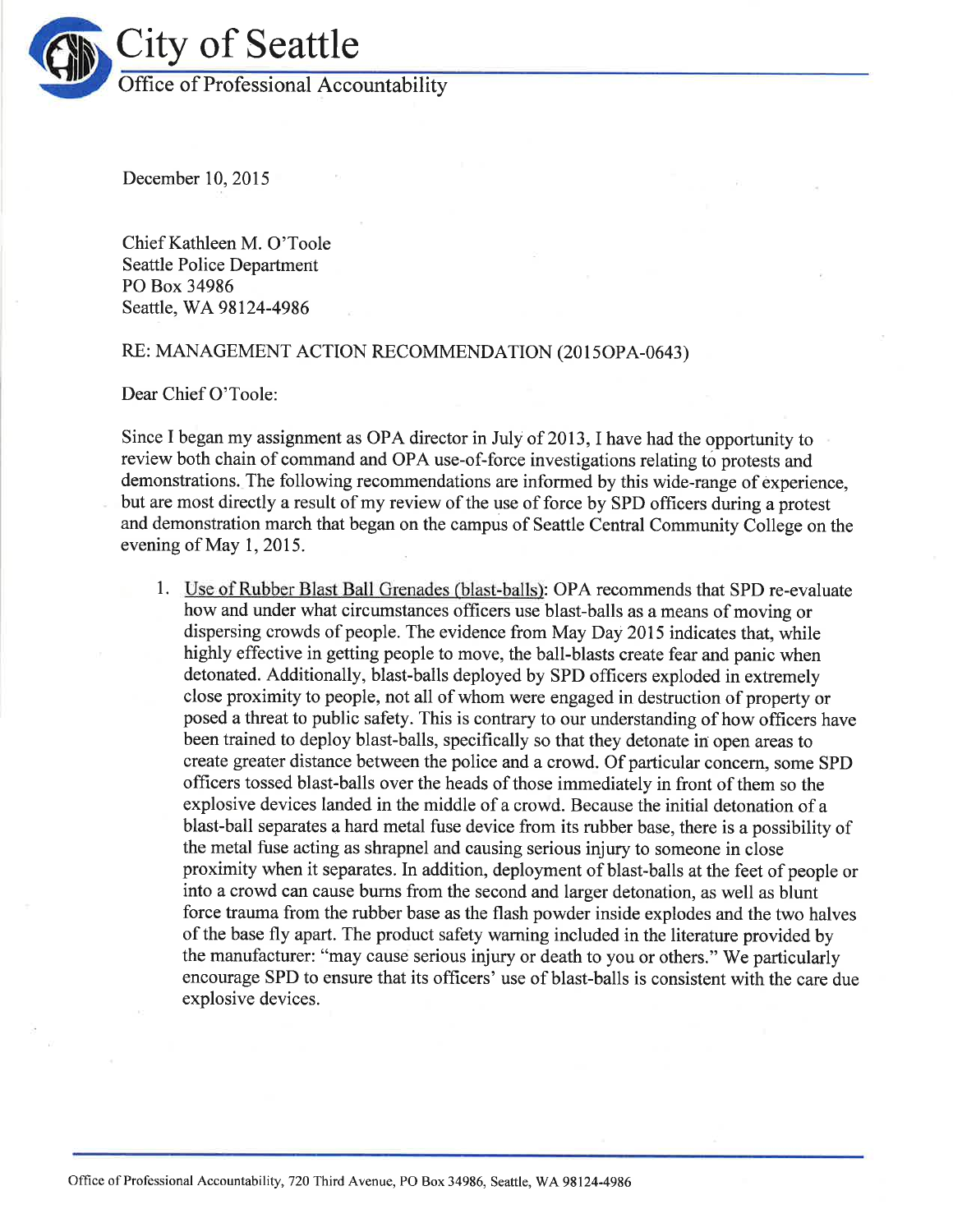- 2. Inventory and Control of Blast-balls: OPA recommends that SPD make immediate changes to its control and tracking of blast-balls. These devices are munitions and must be treated as such. For purposes of both safety and accountability, strict inventory control by serial number must be maintained over these devices. In particular, each device should be tracked by serial number whenever it is issued to an officer and accounted for after each incident, either with a use-of-force statement by the officer who deployed it or by serial number when it is returned by the officer to whom it was issued.
- 3. Use of Less-lethal Projectiles: OPA recommends that SPD review its policy and training with respect to the use of less-lethal projectiles in crowd management situations to reduce the chances of them striking the wrong person or causing serious bodily injury. Although these projectiles are specifically designed to prevent penetration and, instead, stun the target with blunt-force trauma, the fact remains they can and do cause injury. In rare, but tragic cases, less-lethal projectiles have even resulted in death. We are particularly concerned with the possibility that, due to the sometimes chaotic and confusing nature of protests or demonstrations, these projectiles may strike and injure people lawfully exercising their constitutional rights.
- 4. Role. Training and Expectations for Officers From Mutual Aid Agencies: OPA recommends that SPD curtail its use of offlrcers from mutual aid agencies in direct crowd management assignments. Specifically, OPA recommends that, should SPD chose to enlist the assistance of mutual aid officers, they be assigned to support positions which will significantly reduce the likelihood they will be required to use force, e.g., building security at precincts or headquarters, prisoner transport and processing, etc. If SPD wants to use mutual aid officers in a role that places them in direct contact with crowds or protesters, OPA strongly recommends that these officers be trained by SPD and required to comply with all SPD policies with regard to the use and reporting of force. In addition, OPA recommends that mutual aid officers be permitted to carry and use only those force options (weapons, chemical agents, munitions and less-lethal tools) authorized by SPD for use by its own officers.
- 5. Documentation and Investigation of Force Used During Protests, Marches, Demonstrations and Other Crowd Control Operations: OPA recommends that SPD study how it documents and investigates the use of force by officers during crowd management situations and demonstrations or protests. OPA recognizes and applauds SPD for the significant improvements made in this regard over the past 18 months. The documentation and post-event analysis of SPD use of force during May Day 2015 was more detailed and significantly better than May Day 2014 and/or Ferguson-related protests in late 2014 and early 2015. Nonetheless, we believe that additional improvements can and should be made. In particular, OPA recommends that SPD consider the use of video and other technology to increase its in-progress documentation of officers' use of force. This suggestion is different from and not meant to be a replacement for body-cameras placed on officers, which will primarily record the actions of demonstrators and protesters, not the officer wearing them. Instead, we encourage SPD to consider ways in which it can lawfully, reliably and safely video record the actions of its officers during these events.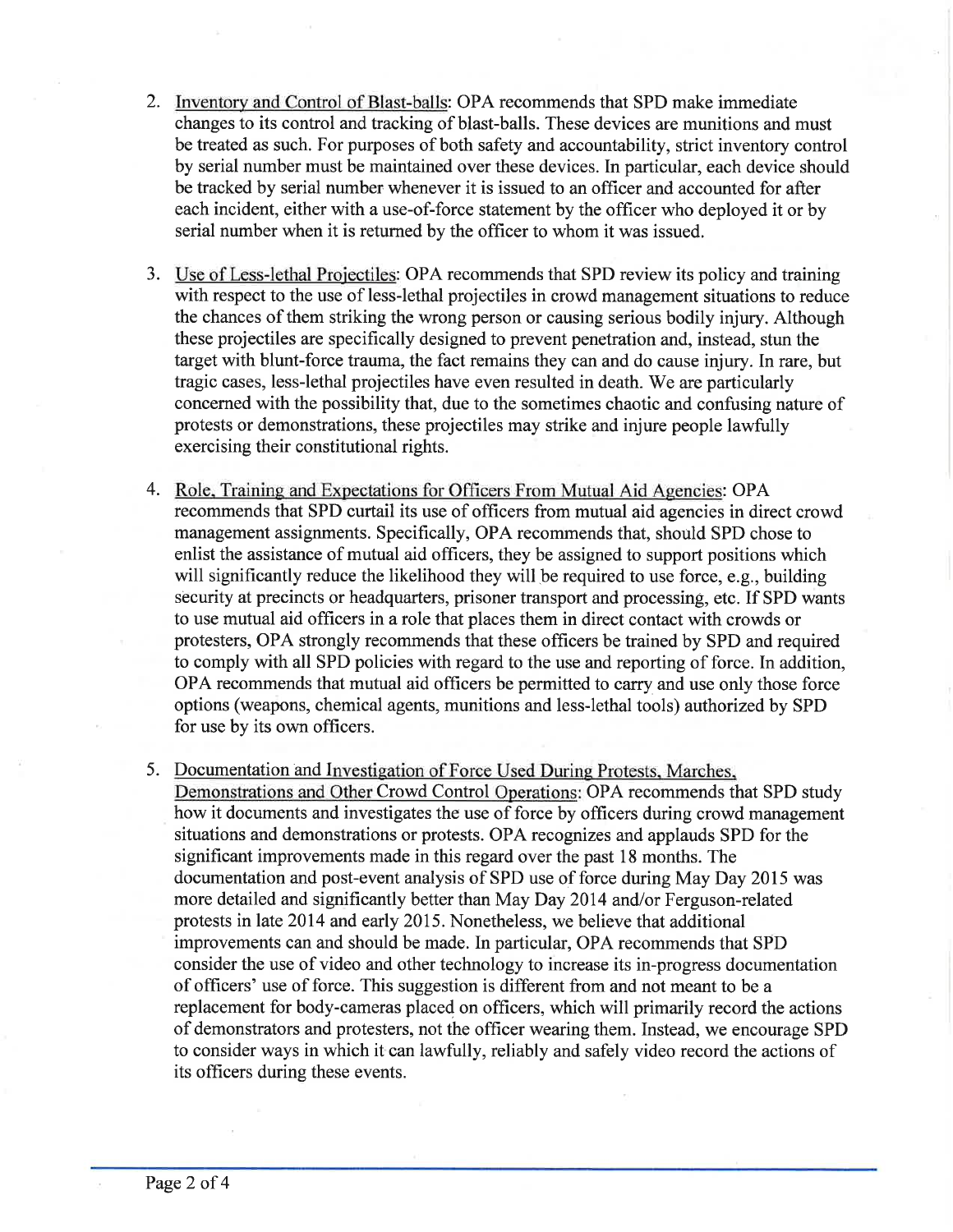In addition, given the number of protests, marches and demonstrations that occur every year in Seattle, OPA recommends that SPD consider establishing a cadre of detectives and supervisors who are specifically trained in investigating and analyzing the use of force in these situations. Those staffing such a unit should possess many of the skills utilized by SPD's Force Investigations Team. In addition, the members of this unit should be thoroughly schooled in the policies, tactics and training relating to providing police services during demonstrations or other events with large crowds of people. Successfully implementing this recommendation will provide for stable, high-quality force investigations that are completed in a shorter timeframe, thus enabling police management, the Force Review Board, OPA and the public with timely and complete information needed to understand and evaluate the performance of SPD during these events and apply valuable lessons.

- 6. More Visible Names and/or Serial Numbers for Officers: OPA recommends that SPD find an appropriate means to affix the name and/or the serial number of each officer on the front and back of the outermost garment or body armor, along with the helmet. This should be done in a large and highly visible manner. Because of the nature and similarity of uniforms, protective gear and helmets used by SPD officers while providing police services at demonstrations and protests, OPA has found it difficult and time-consuming to identify officers shown in photographs and videos taken during these events. In addition, complainants frequently are unable to give OPA the name or serial number of the officer alleged to have used excessive force. Finding a practical and highly visible means to display names or numbers will make accountability more possible and send an important message of transparency to the public.
- 7. Policing Operations In Protests. Marches. Demonstrations and Other Crowd Control Situations: OPA recommends that SPD rethink its approach to planning and providing policing services in relation to protests and demonstrations. We are aware that SPD has assembled a highly regarded group of national experts to examine and make recommendations on this topic. OPA encourages SPD, in collaboration with these experts, to look beyond the confines and thinking of the American law enforcement establishment. We note that law enforcement agencies in the United States have relied on the military and those with military experience for many of the tactics, equipment, weapons and training used in dealing with protests, demonstrations and crowd control scenarios. While these traditional approaches have much to offer, we believe that SPD would benefit from employing an intentionally wide lens in its search for best practices in this field, including what other countries and regions have found successful in supporting the free expression of public protests while limiting the use of force necessary to promote public safety. Also, we encourage SPD to seek out academics and others outside the mainstream of current law enforcement thinking who may have innovative and evidencebased recommendations in this area. Finally, OPA strongly recommends that SPD seek an effective means by which Seattle's many diverse peoples and neighborhoods can actively participate in this process and communicate to SPD how they want their police service to handle protests and demonstrations in their city.